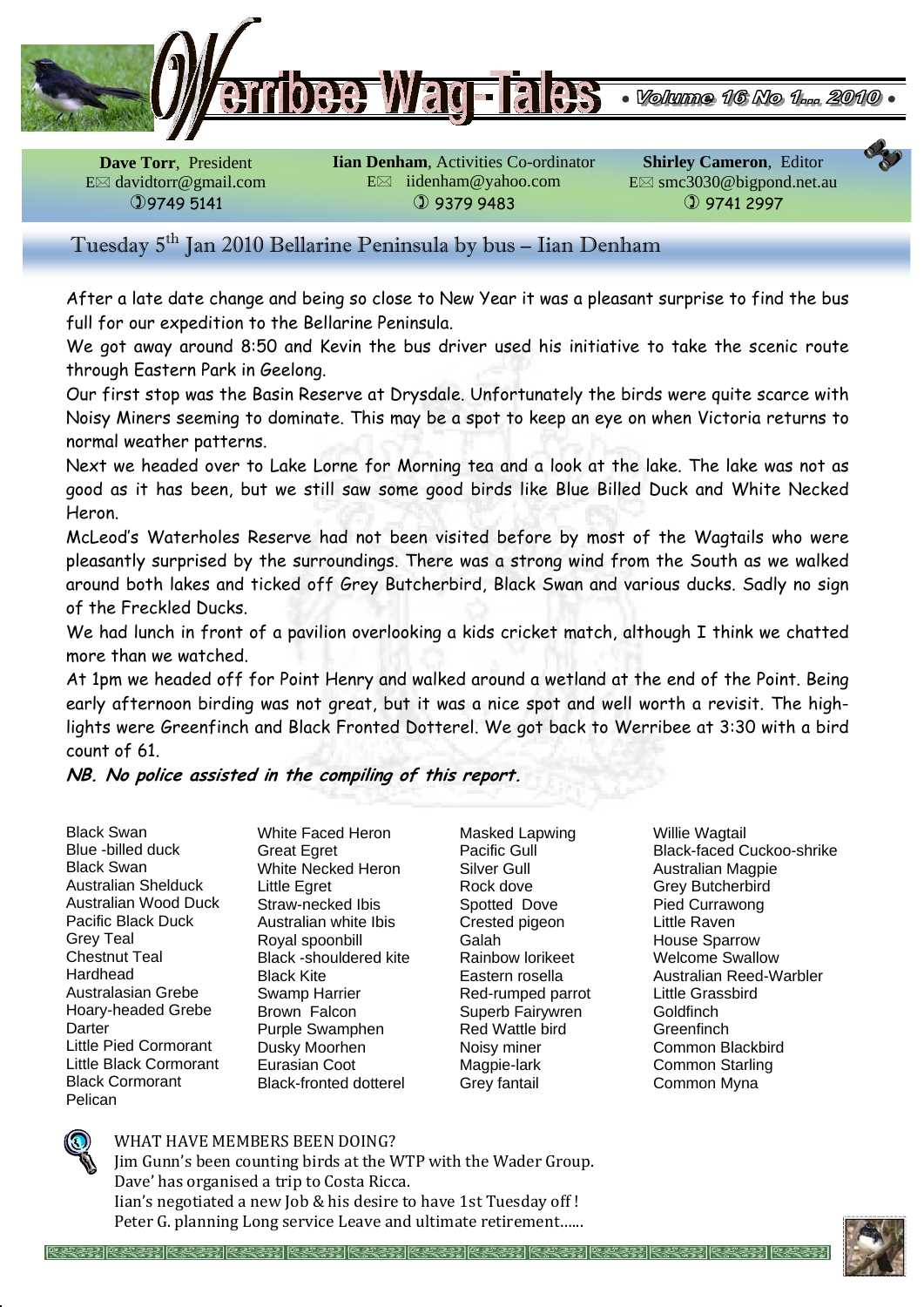## Hunting The Hylacola with Iian.

By way of background, some months ago I noticed a sighting of the Chestnut-Rumped Heathwren near Heathcote in central Victoria. As I had planned a family holiday to Nagambie in January, I made a note of where to find the bird. In the meantime a book called 'Where to find Birds in Victoria' was published and gave other nearby locations.

Each morning before the heat got up I would head off to do some birdwatching, and on Day 4 I found myself in the vicinity of the Rushworth State Forest where the Heathwren could be found. However as I hadn't planned to be in the area, I didn't take the guide 'Where to find birds in Victoria', so tried to remember which road I was supposed to find the Heathwren. I thought it was Anderson Road so took off down it stopping a few times when I heard bird activity. I realised I was on the wrong road a little later as I came to a dead end, but the road proved very fruitful as I found Chestnut Rumped and Buff Rumped Thornbills as well as Red Capped Robins. I went back to Sayers Lane where I found Treecreepers, Jacky Winter and Restless Flycatcher, but it was not the right road for the Heathwren.

Day 5: The reported sighting a few months ago was at Mt Ida near Heathcote, so I set off just after breakfast. The Mt Ida lookout road was longer than I had expected and I could not identify any specificly appropriate area for the Heathwren. In fact I didn't see any birds apart from at the entrance to the park. I didn't expect to get the Heathwren but not to get any other birds was a bit disappointing.

Day 6 (the last day of the holiday) I parked at the Mallee bush in Miller Lane at 8:30. It was very quiet, but I pushed on up the track playing the Chestnut Rumped Heathwren call at regular intervals. Occasionally I could hear birds in the distance but not a solitary bird was seen until I had passed through the mallee. Here I found Buff Rumped Thornbill, juvenile Red Capped Robin, and White Throated Treecreeper. Although the Heathwren is not uncommon it is notoriously hard to find and it appears this wasn't to be my year.

On the route home I thought I would stop at the quarry at Baillieston for Hooded Robin to add to my year list, and was met with Welcome Swallow and Tree Martin hawking over the scrub. As I stood trying to identify which of the Martins were present, I heard something in the bushes about 5 metres away. Crikey, it was a Chestnut-Rumped Heathwren. It was checking me out checking it out, and stayed long enough to get a photo then disappeared.

I decided to play its call and as I was fumbling with the player, I noticed another bird fly in, bloody hell, it was a Black Honeyeater, a lifer. Do I watch the lifer or try to get the Heathwren back? I followed the Honeyeater, and as it landed in a dead bush I noticed some new shapes, an adult and infant Diamond Firetail. Shoot, I've been here less than 5 minutes. Meanwhile I was also surrounded by Superb Fairy Wren, and Yellow Tufted Honeyeater. As I calmed down I played the Black Honeyeater call and the bird came back in and I got more good views and a photo. Then as I started to move around the rest of the site I heard the Heathwren call, so I played its call and it came scooting over to me and stopped for a couple of seconds just two metres away. What a fabulous day. Pity about the Hooded Robin though.

Iian D

#### FUTURE OUTINGS:

April Bus Trip to Macedon. Bus is fully booked. May: Bacchus Marsh area. Pinkerton Survey June : Cobbledicks & Riverbend Park July Lower Reaches of Werribee River,



Grampians Camp…. October… Have you made your booking yet?

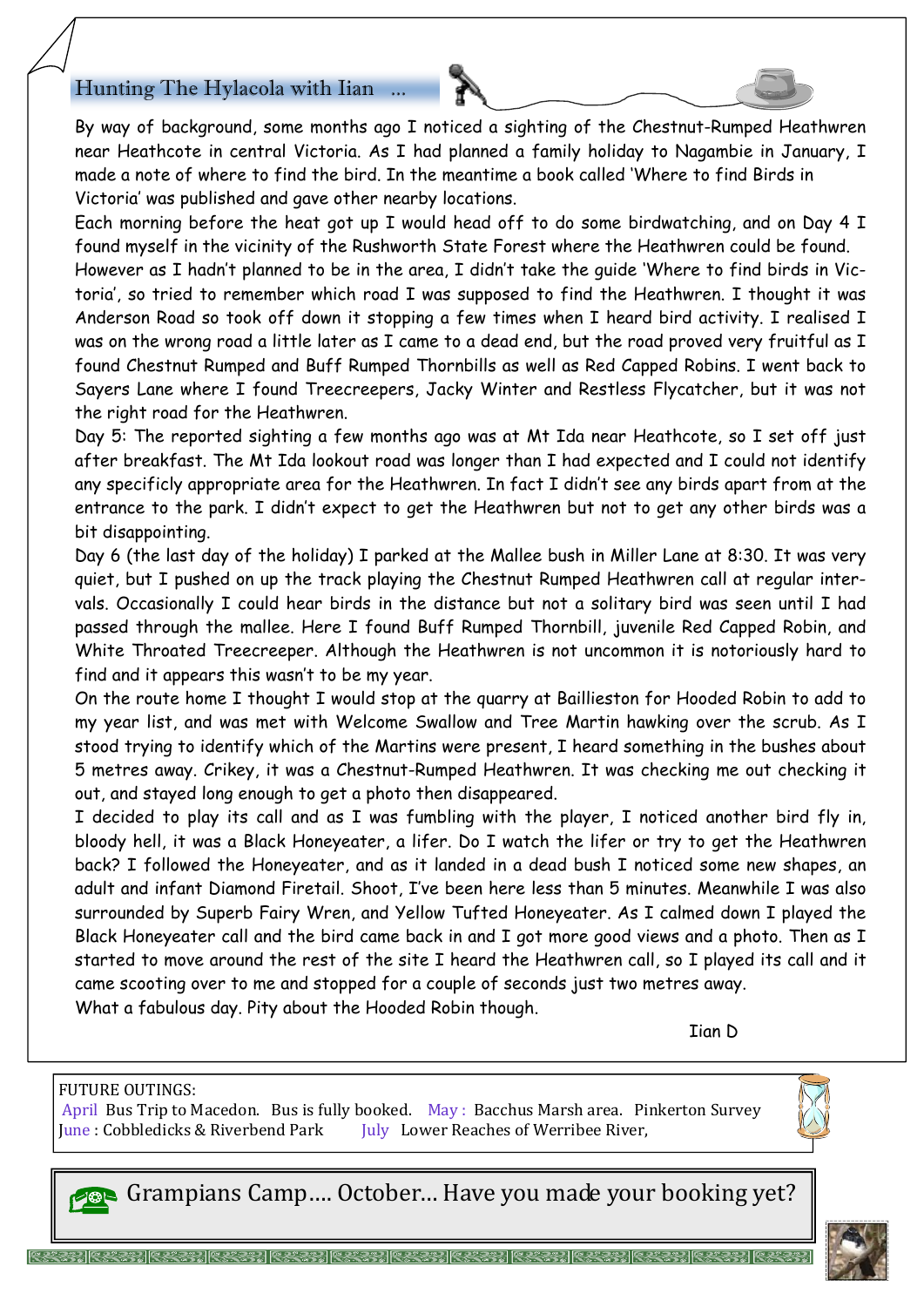## From Cheetham Salt in February

The day dawned with expectations of 34C' and a dilemma. Would it be too hot to be out?? There was the pull of the Cheetham Wetlands though, access to which for a long time our group had been denied. It would be terrific to see the area and birds here may be plentiful in numbers and species. What to do? Stay home or go???

Well as it turned out, eighteen members of Werribee Wagtails, and five visitors, Ken and Suzy and Christine from the inner city, Heidi, and Murray from Box Hill, fearlessly and decisively met at Watton St to get navigation instructions from our Chief Pooh-Bar Dave.

We car pooled, drove S.East past a huge new subdivision east To Point Cook Cheetham wetlands. First impressions were of colour. Coastal scrub, glassworts, and saltbush on the edges of silvery ponds were superb, ranging from red, orange, milky green, brown and bright green under a blue sky. Best of all, a cool easterly breeze blew over us making the stops very pleasant indeed.

There were many waders here, elegant avocet, red-capped plover, royal spoonbill and dotterels being the highlights.

Coffee break at the beach and looked across the pale blue bay to our misty city in the distance. On the return journey occupants of one lucky car (Shirley's), saw a spotted crake come up out of the water, walk along the margin on its milky green legs and disappear into the vegetation.

We then continued our trip to lunch at Point Cook coastal park.

Alas our breeze did not follow us there, the forecast 34C' had arrived, but we sat in comfort under a sail to eat, saw some bush birds, then set off for a walk. This proved to be too warm for most, the birds having more sense than us and not in view, so we retreated to the shady sail for birdcall.

Total count was an amazing 67 species and Jim Gunn won the chocolates, congratulations!

Joyce and Bob, Chris and Carol were missed, and where are you Denis?

Thanks go to Dave for organizing a terrific outing **Ginny** 

Black Swan Australian Shelduck Australian Wood Duck Grey Teal Chestnut Teal **Darter** Little Pied Cormorant Pied Cormorant Little Black Cormorant Pelican White Faced Heron Great Egret Little Egret Straw-necked Ibis Royal spoonbill Black -shouldered kite Marsh Harrier

Brown Falcon Kestrel Spotted Crake Black-tailed Godwit Marsh Sandpiper **Greenshank** Red-necked Stint Curlew Sandpiper Sharp-tailed sandpiper Black-winged stilt Red-necked avocet Red-capped Plover Black-fronted dotterel Masked Lapwing Pacific Gull Silver Gull Crested Tern

Whiskered Tern Crested pigeon Galah Eastern rosella Superb Fairywren Striated Fieldwren Brown thornbill Yellow-rumped Thornbill Buff-rumped Thornbill Striated Thornbill Yellow Thornbill Red Wattle bird Singing Honeyeater White plumed honeyeater New Holland Honeyeater White-fronted Chat Magpie-lark

Grey fantail Willie Wagtail Dusky Woodswallow White-breasted woodswallow Australian Magpie Little Raven Skylark Richards Pipit House Sparrow Zebra Finch Welcome Swallow **Goldfinch Greenfinch** Silvereye Brown Songlark Common Myna Common Starling